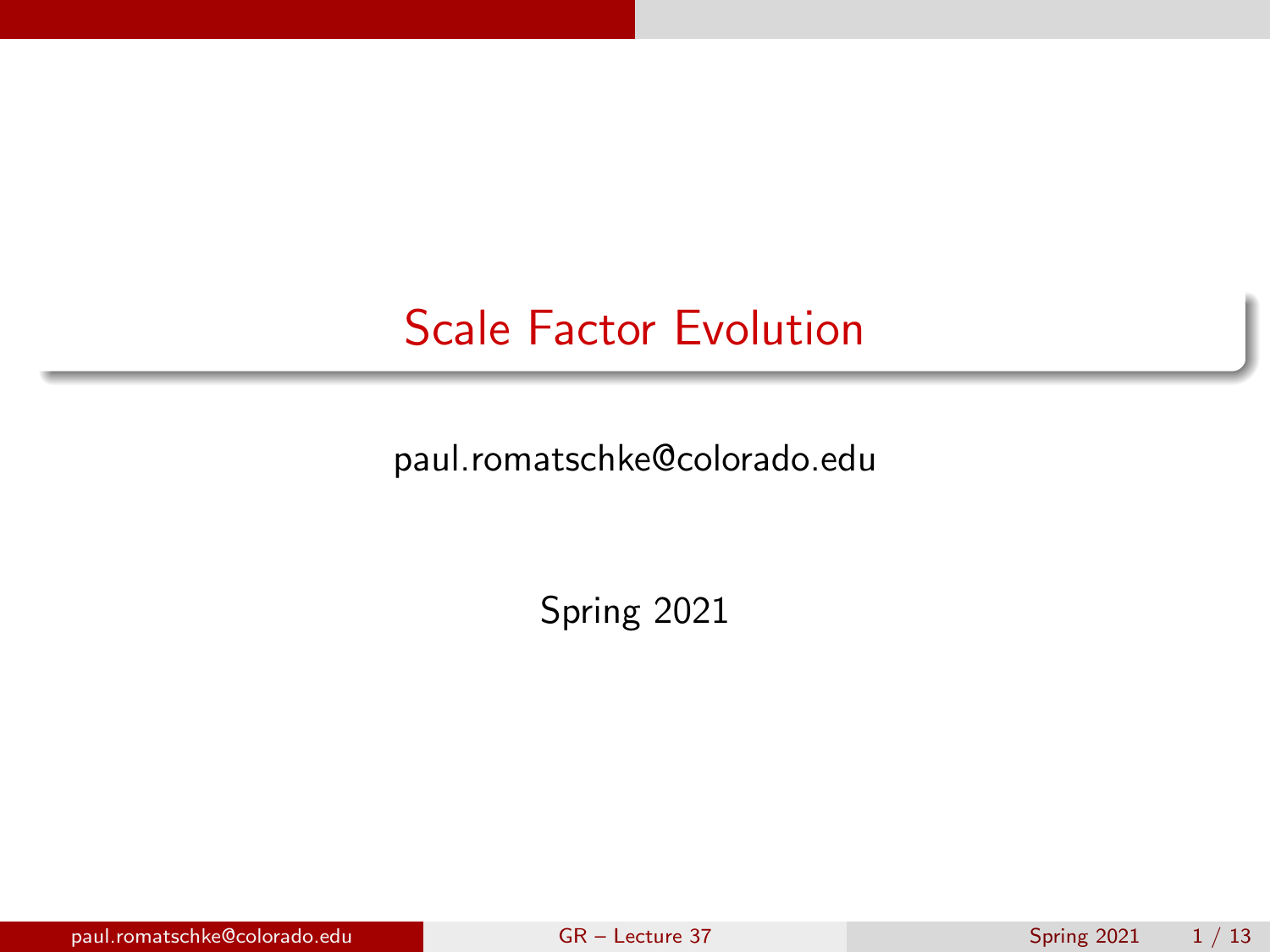- In lecture 35, we found the Friedmann equations for cosmology
- Using the shorthand notation  $H(t) \equiv \frac{\dot{a}(t)}{a(t)}$  $\frac{d(t)}{a(t)}$  these are

<span id="page-1-0"></span>
$$
\partial_t \epsilon + 3(\epsilon + p)H = 0
$$
,  $3\left(H^2 + \frac{\kappa}{a^2}\right) = 8\pi G\epsilon$ . (37.1)

• In lecture 36, we identified  $a(t)$  with the scale factor of the universe • Let's get solutions to  $(37.1)$  for  $a(t)$ !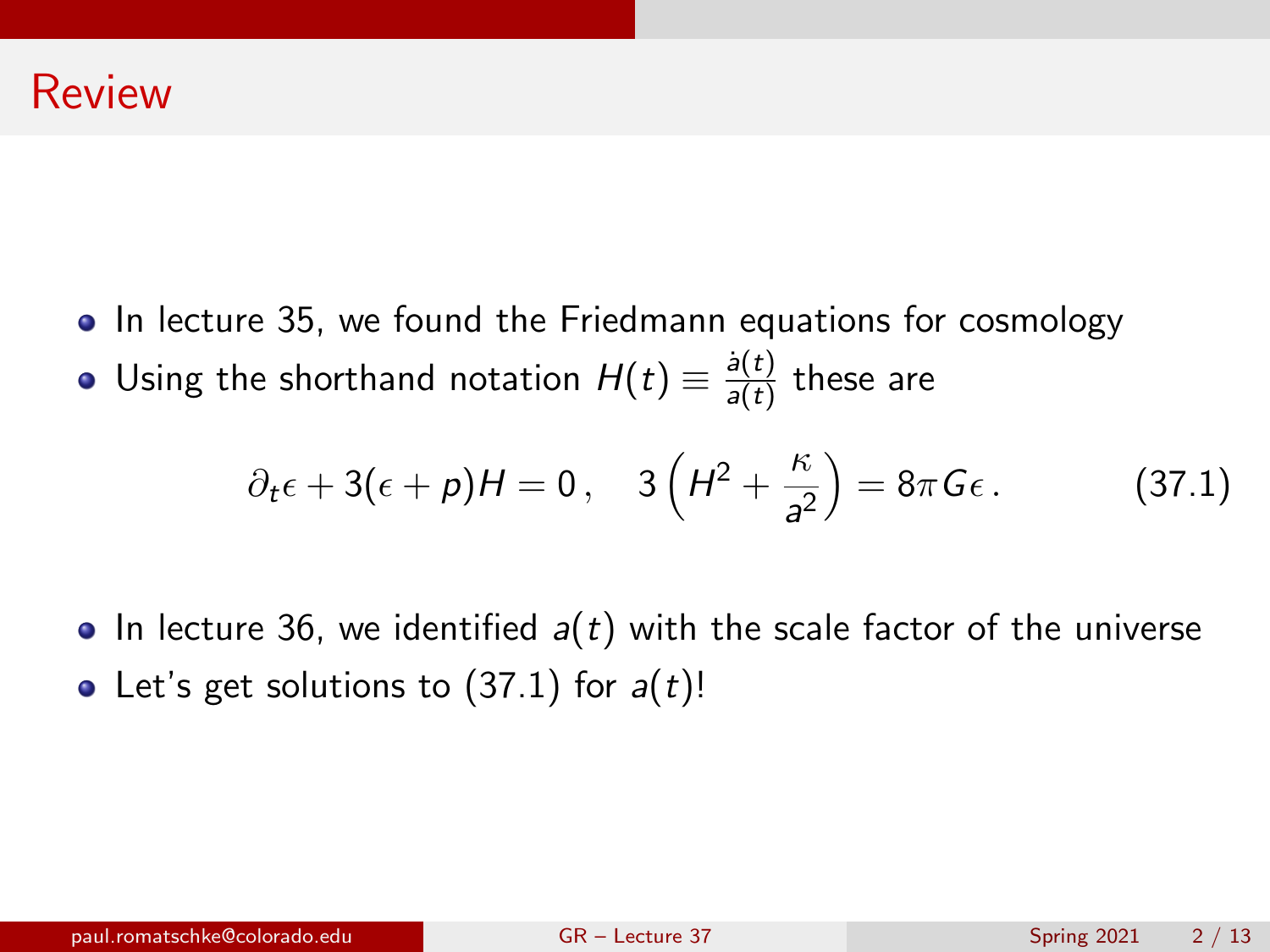#### Dust

- Eqns. [\(37.1\)](#page-1-0) are two equations for three unknowns ( $\epsilon$ , p, a)
- In order to close the system, we need another equation
- For instance, we can use the **equation of state** (EoS)  $p = p(\epsilon)$
- EoS depends on the matter content we describe
- Simplest case: "dust" (pressure-less):

$$
p = 0. \tag{37.2}
$$

 $\bullet$  For dust, the matter part of  $(37.1)$  becomes

$$
\partial_t \epsilon = -3\epsilon H \tag{37.3}
$$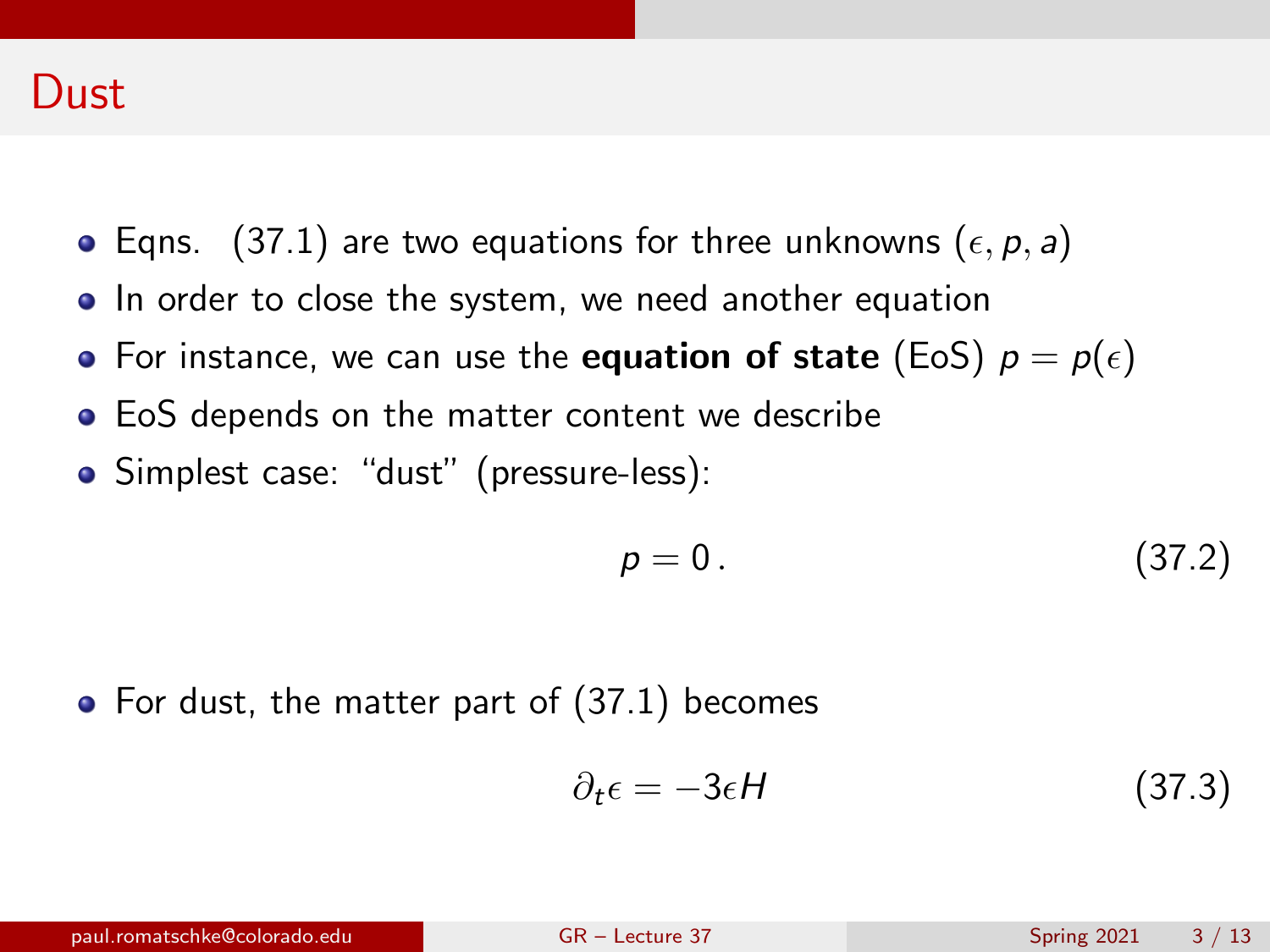### Other EoS

- We can also consider forms of matter other than dust
- A very simplified parametrization is

<span id="page-3-0"></span>
$$
p = w\epsilon, \quad w = \text{const.} \tag{37.4}
$$

- For dust  $w=0$ , while for pure radiation  $w=\frac{1}{3}$ 3
- Can also describe pure cosmological constant with  $w = -1$
- In general, however, w is not a constant for real matter!
- $\bullet$  In terms of [\(37.4\)](#page-3-0), the matter part of [\(37.1\)](#page-1-0) becomes

$$
\partial_t \epsilon = -3H\epsilon (1+w). \qquad (37.5)
$$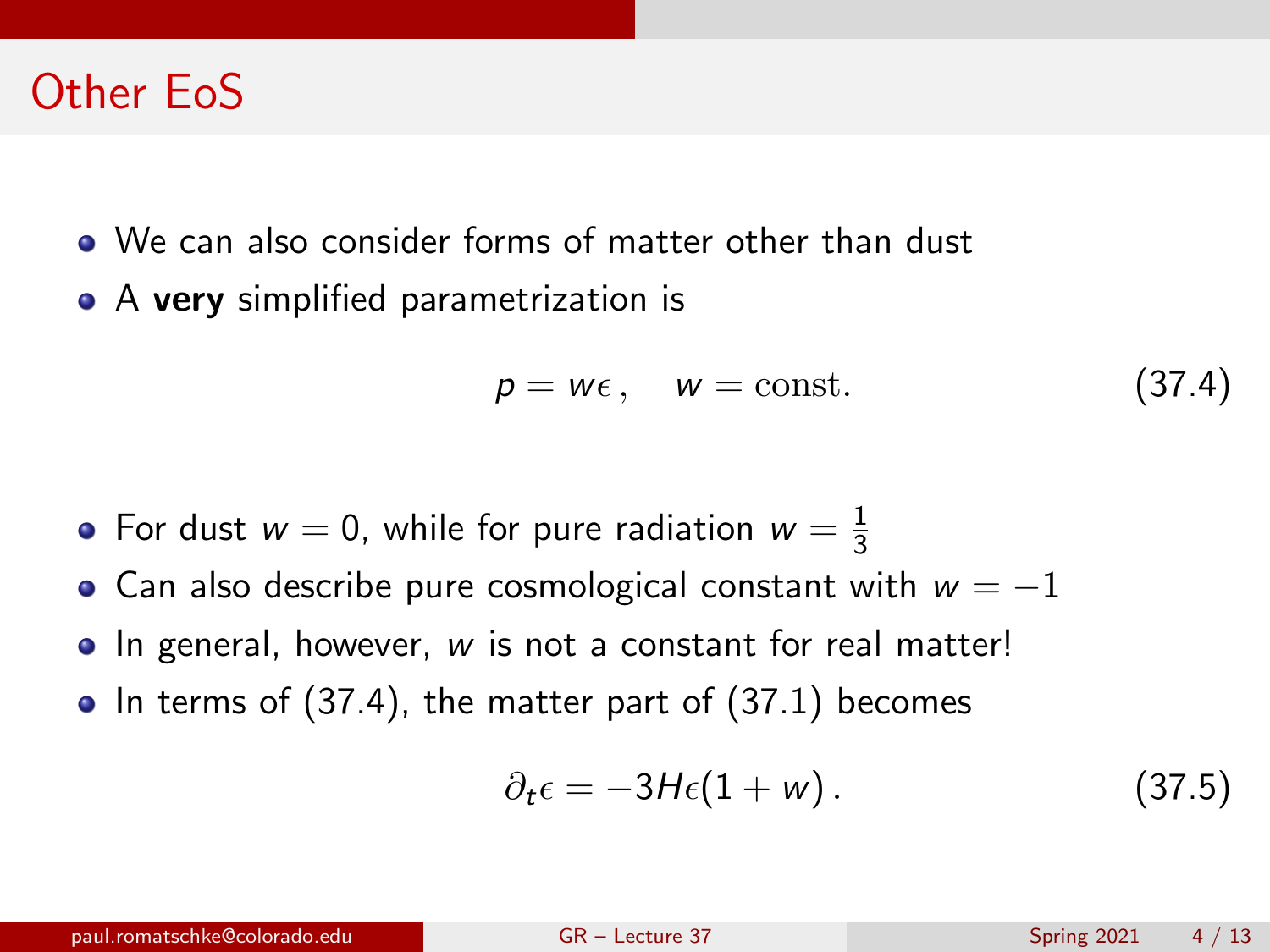- For the simplified class of EoS [\(37.4\)](#page-3-0), we can solve the matter part of the Friedmann equations
- We find

$$
\epsilon(t) = \epsilon(t_0) \left( \frac{a(t_0)}{a(t)} \right)^{3(1+w)} = \epsilon_0 \left( \frac{a_0}{a} \right)^{3(1+w)} . \tag{37.6}
$$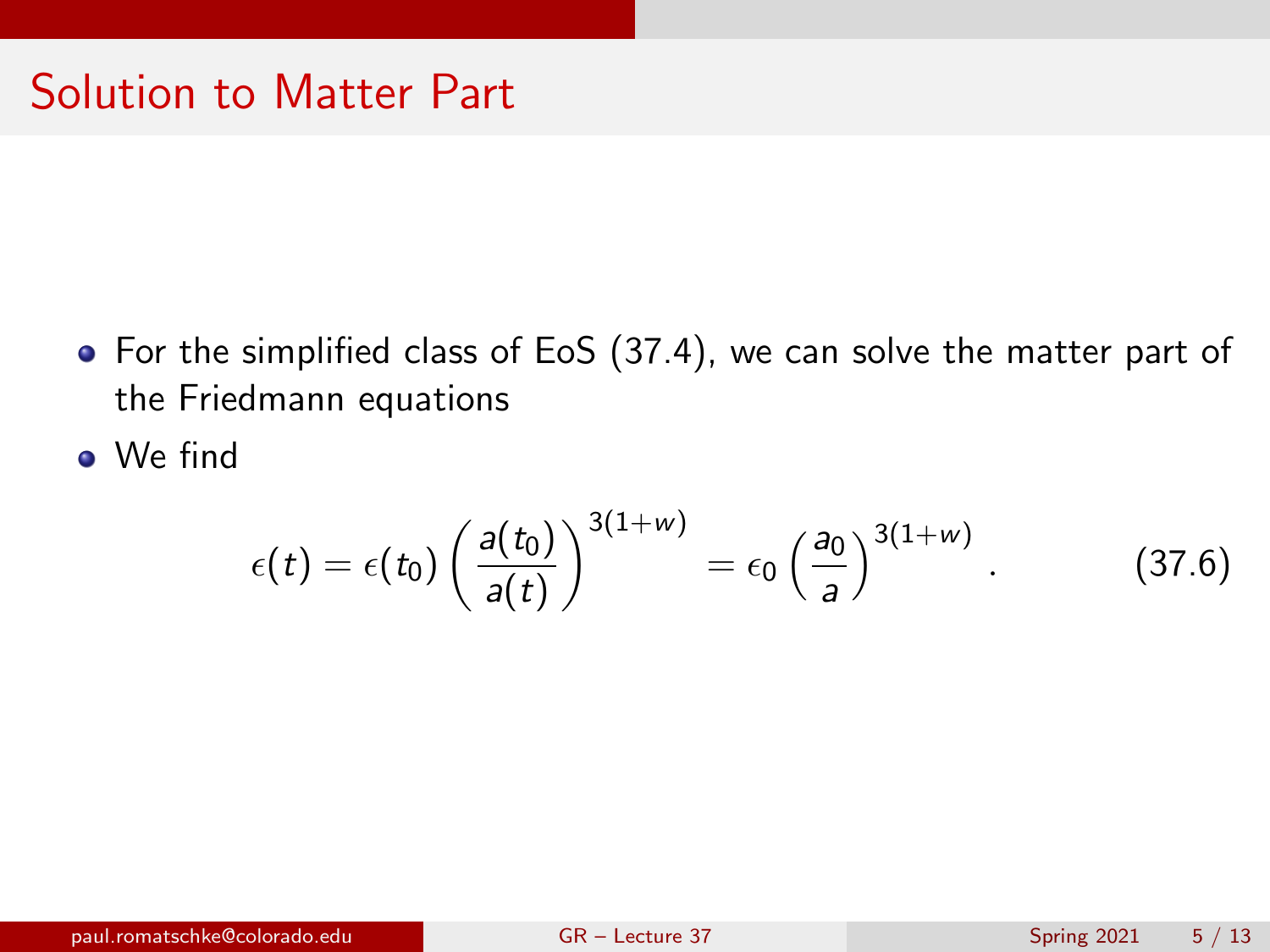# Critical Energy Density

 $\bullet$  Plugging this into [\(37.1\)](#page-1-0), the geometry equation reads

$$
H^2 = \frac{8\pi G}{3} \epsilon_0 \left(\frac{a_0}{a}\right)^{3(1+w)} - \frac{\kappa}{a^2} \,. \tag{37.7}
$$

Dividing by  $H^2$  we find

$$
1 = \frac{8\pi G\epsilon(t)}{3H^2} - \frac{\kappa}{a^2H^2}.
$$
 (37.8)

• Define the **critical energy density** 

$$
\epsilon_c \equiv \frac{3H^2}{8\pi G} \tag{37.9}
$$

• In terms of  $\epsilon_c$ , we have

$$
1 = \frac{\epsilon}{\epsilon_c} - \frac{\kappa}{a^2 H^2} \tag{37.10}
$$

paul.romatschke@colorado.edu [GR – Lecture 37](#page-0-0) Spring 2021 6 / 13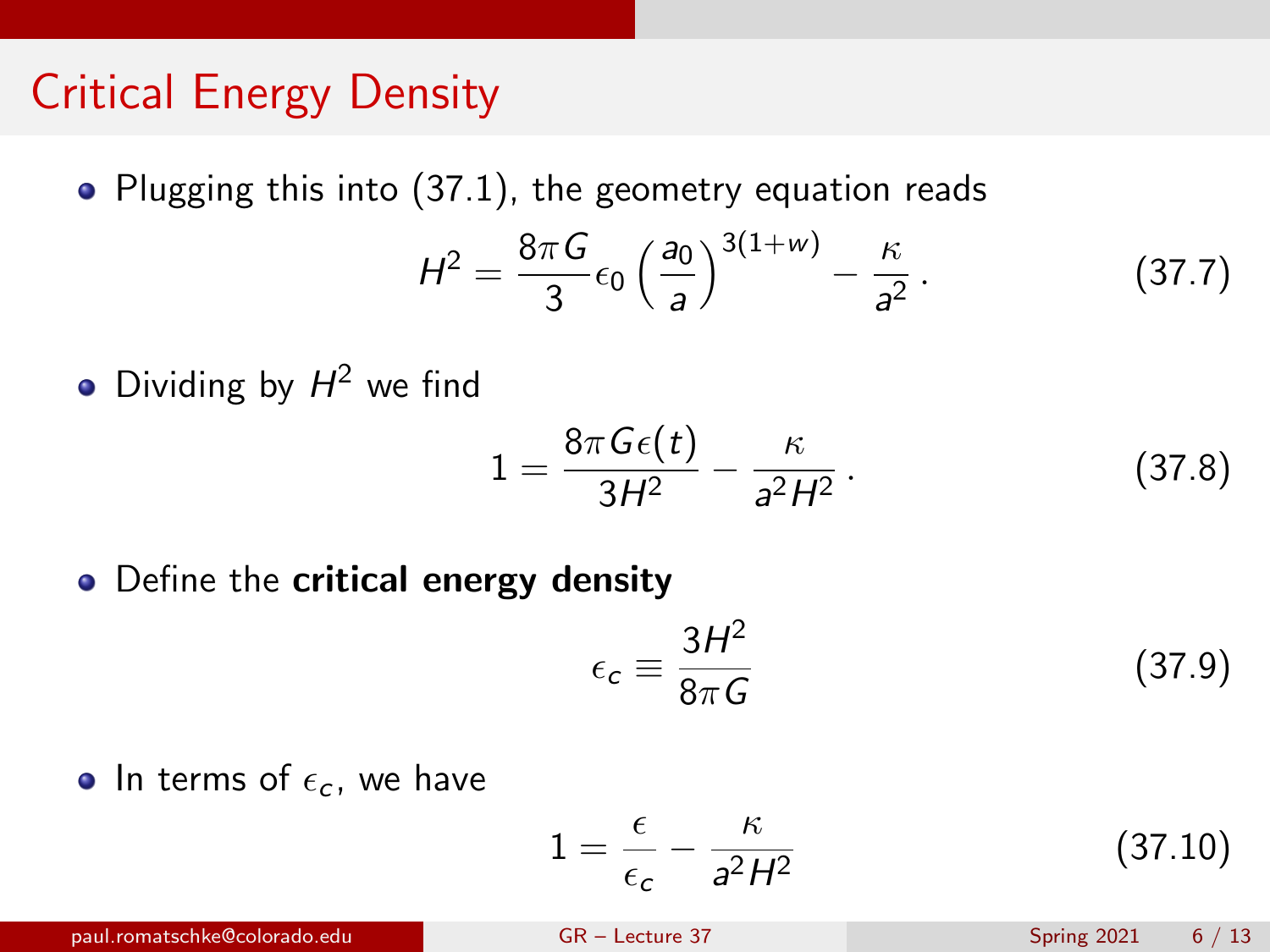# Density Parameter

• In a proliferation of symbols, let's furthermore define the **density** parameter

$$
\Omega \equiv \frac{\epsilon(t)}{\epsilon_c} \tag{37.11}
$$

which is a time-dependent quantity

• In terms of  $Ω$ , we have

$$
\frac{\kappa}{a^2H^2} = \Omega - 1. \tag{37.12}
$$

Now  $a^2H^2 > 0$  so that the sign on both sides of this equation has to match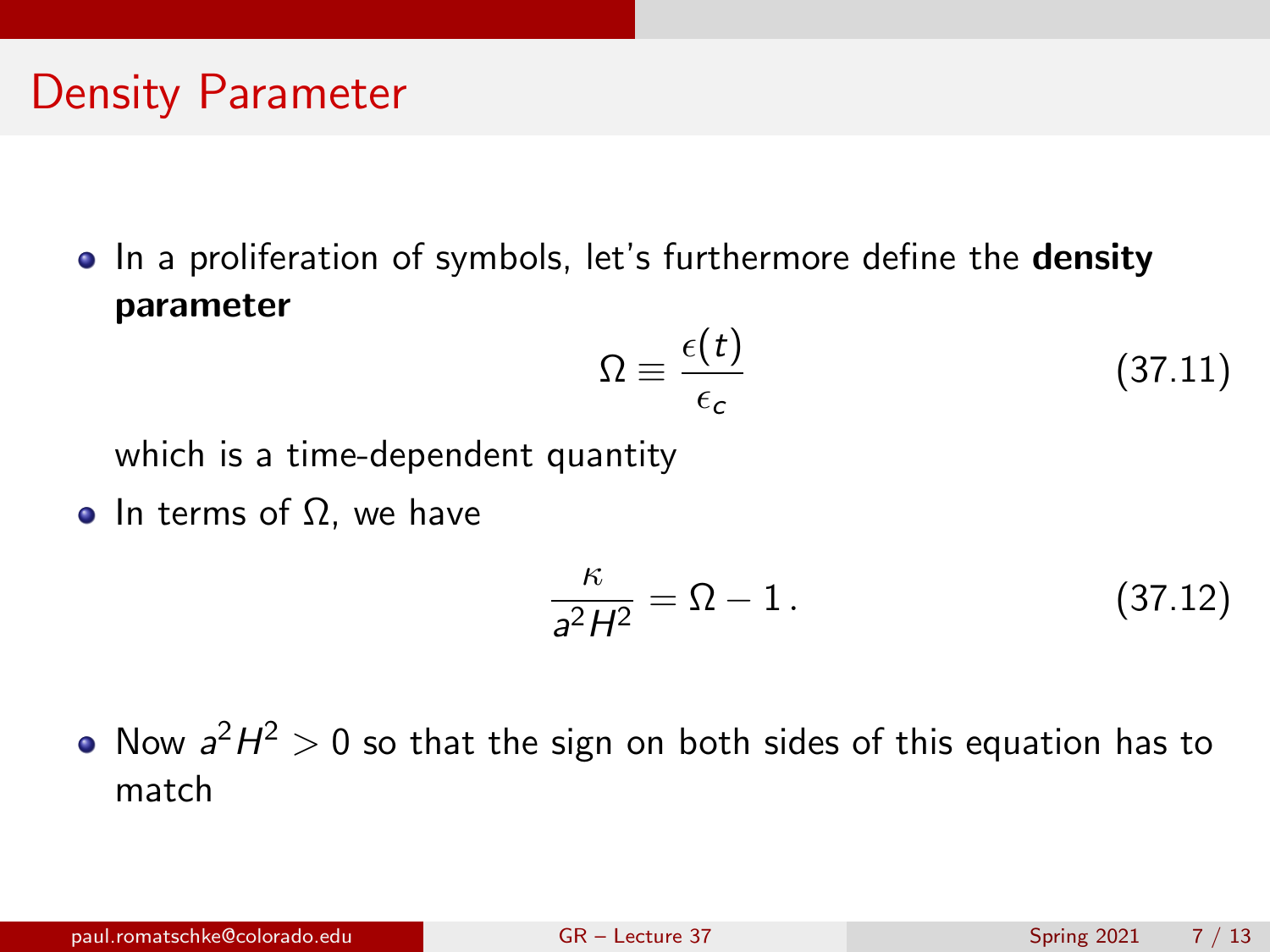## Density and Geometry

• Consider the implications of

$$
\frac{\kappa}{a^2 H^2} = \Omega - 1. \tag{37.13}
$$

- For a flat universe (Euclidean geometry) we have  $\kappa = 0$
- For  $\kappa = 0$ , we must have

<span id="page-7-0"></span>
$$
\Omega = 1 \tag{37.14}
$$

or  $\epsilon = \epsilon_c$ 

Using our solution for the energy density, this gives

$$
\epsilon_0 \left(\frac{a_0}{a}\right)^{3(1+w)} = \frac{3H^2}{8\pi G} \tag{37.15}
$$

Since  $H = \frac{5}{3}$  $\frac{a}{a}$  we can solve this equation for  $a(t)$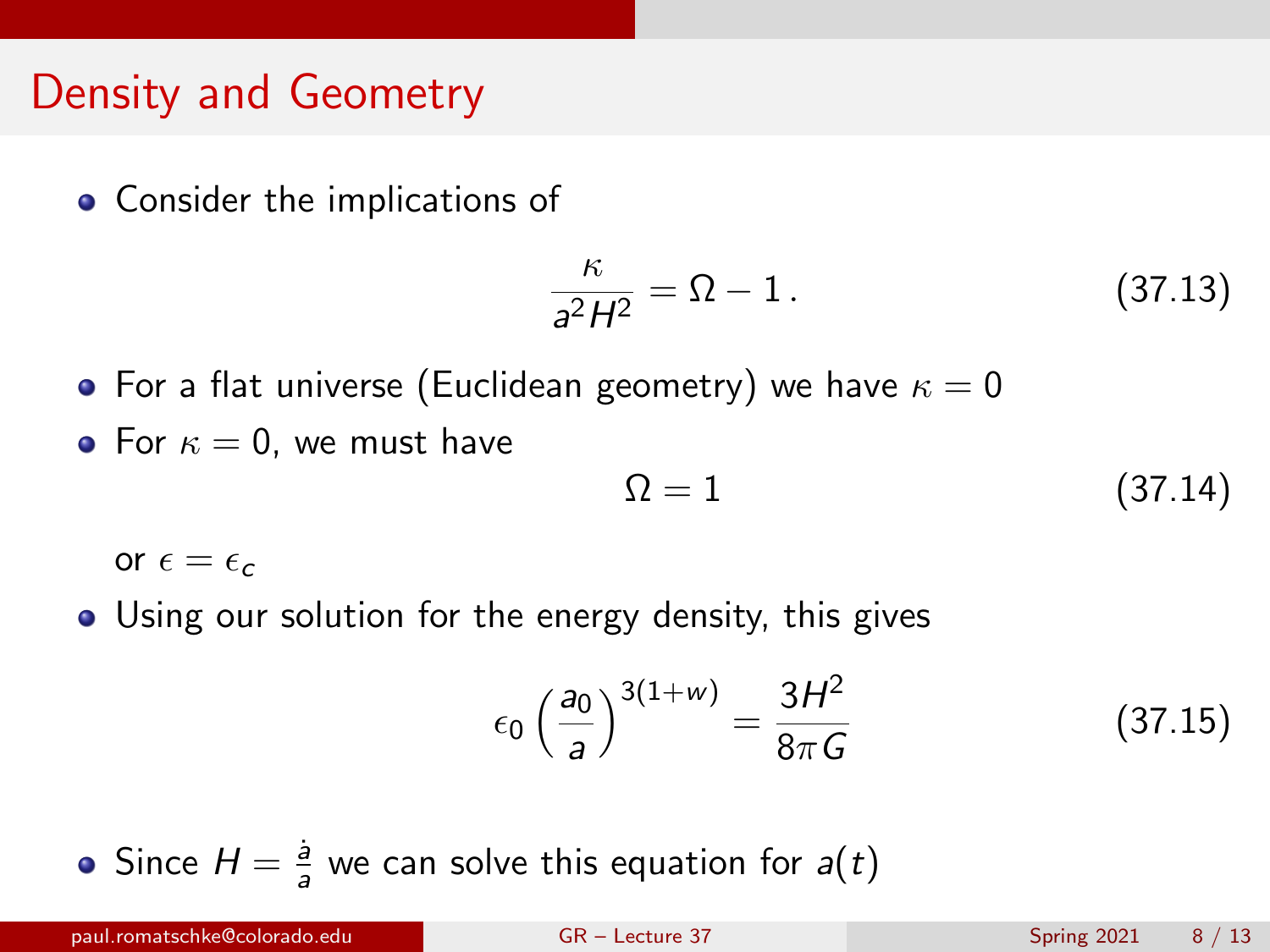#### Flat Universe Scale Factor

• Let's solve this equation using a power-law ansatz:

$$
a(t) = a_0 \left(\frac{t}{t_0}\right)^{\alpha}, \quad \alpha = \text{const}
$$
 (37.16)

• We have 
$$
H = \frac{\dot{a}}{a} = \frac{\alpha}{t}
$$
 (37.17)

 $\bullet$  Plugging this into [\(37.15\)](#page-7-0) we have

$$
\epsilon_0 \left(\frac{t}{t_0}\right)^{-3(1+w)\alpha} = \frac{3}{8\pi G} \frac{\alpha^2}{t^2} \tag{37.18}
$$

 $\bullet$  The power of  $t$  on both sides has to match:

$$
\alpha = \frac{2}{3(1+w)}\tag{37.19}
$$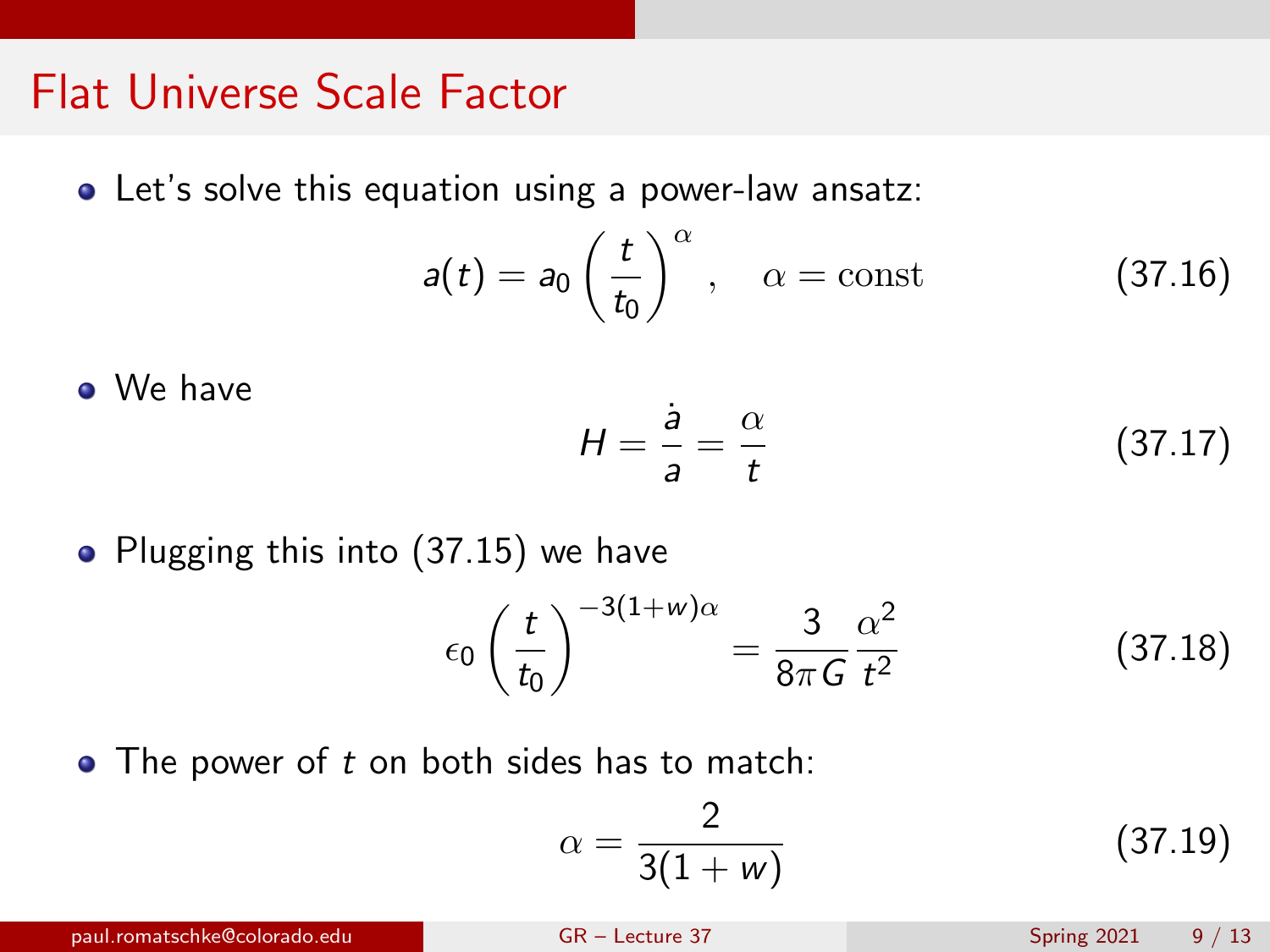• For the flat universe with  $\kappa = 0$ , we therefore find

$$
a(t) \propto t^{\frac{2}{3(1+w)}}\,. \tag{37.20}
$$

- For  $w > -1$ , this means the scale factor is always growing
- We have an expanding flat universe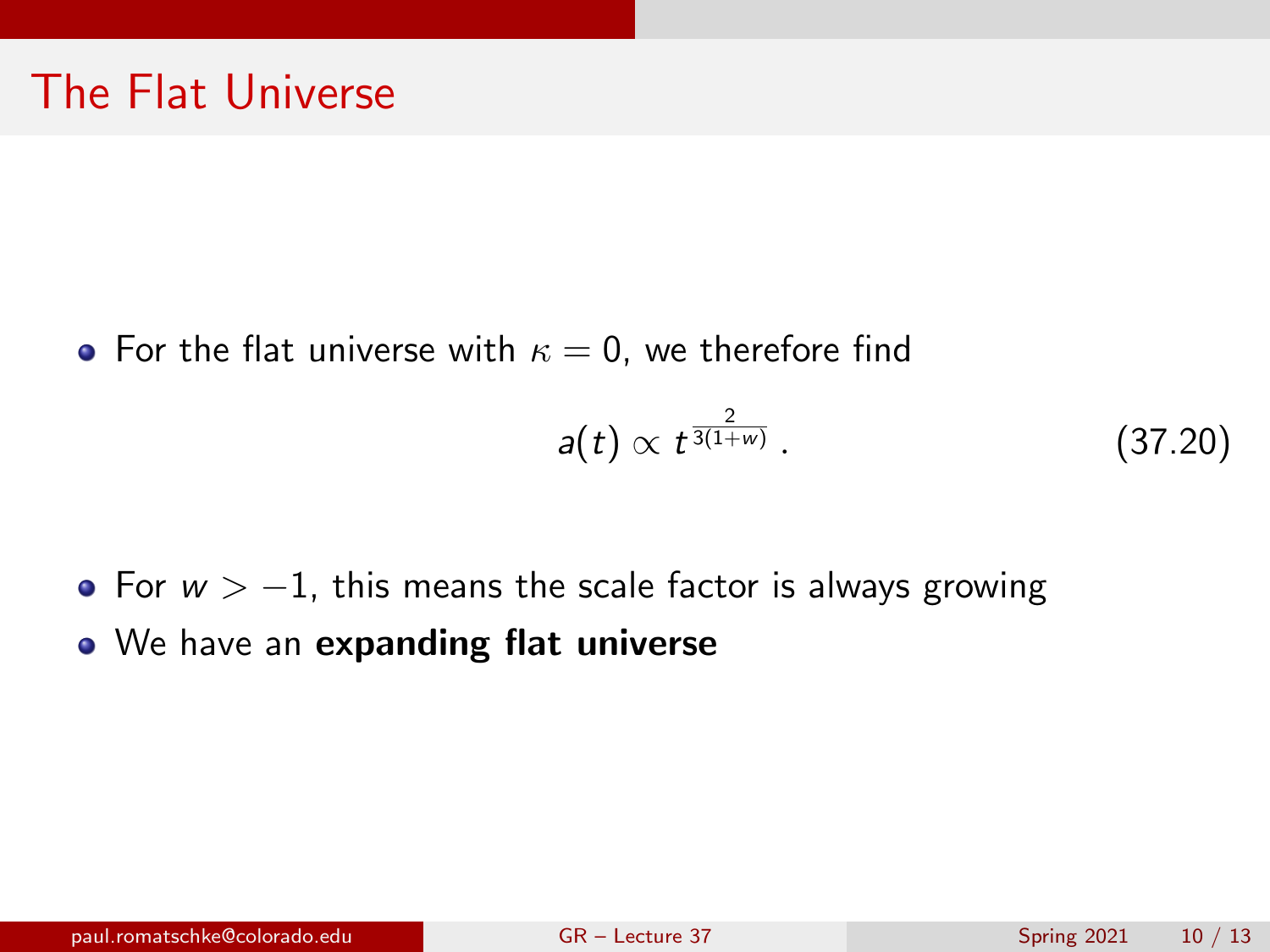### The Flat Universe

- The evolution of the scale factor depends on the matter content
- For dust, where  $w = 0$ , we have

$$
a(t) \propto t^{\frac{2}{3}} \tag{37.21}
$$

By contrast, for radiation, we have  $w=\frac{1}{3}$  $\frac{1}{3}$ , so we have

$$
a(t) \propto t^{\frac{1}{2}} \tag{37.22}
$$

 $\bullet$  Of course, in a realistic setting we have both, and w changes depending on which form of matter dominates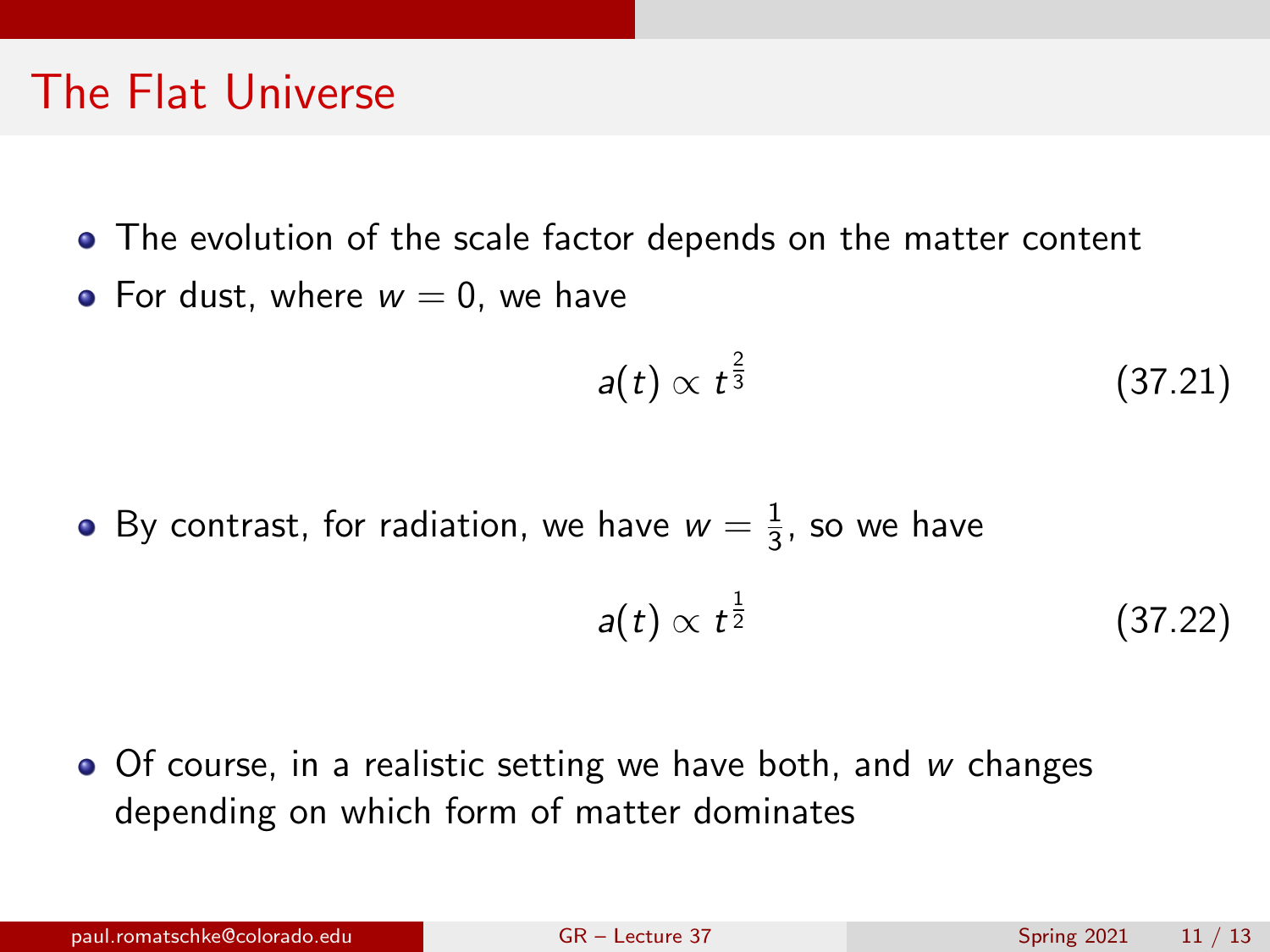### Age of the Universe

- Let's look at the age of the universe again
- The beginning of the universe is fixed at  $t = 0$  where  $a(0) = 0$
- Today's time is  $t_0$ , and today's Hubble constant for the flat universe is

$$
H_0 = \frac{\dot{a}}{a}\bigg|_{t=t_0} = \frac{\alpha}{t_0} \tag{37.23}
$$

• This implies for the age of the universe

$$
t_0 = \frac{\alpha}{H_0} \tag{37.24}
$$

• Plugging in 
$$
H_0 \simeq 70 \frac{\text{km/s}}{\text{Mpc}}
$$
 this gives

$$
t_0 \simeq 14\alpha \, \text{Gyr} \tag{37.25}
$$